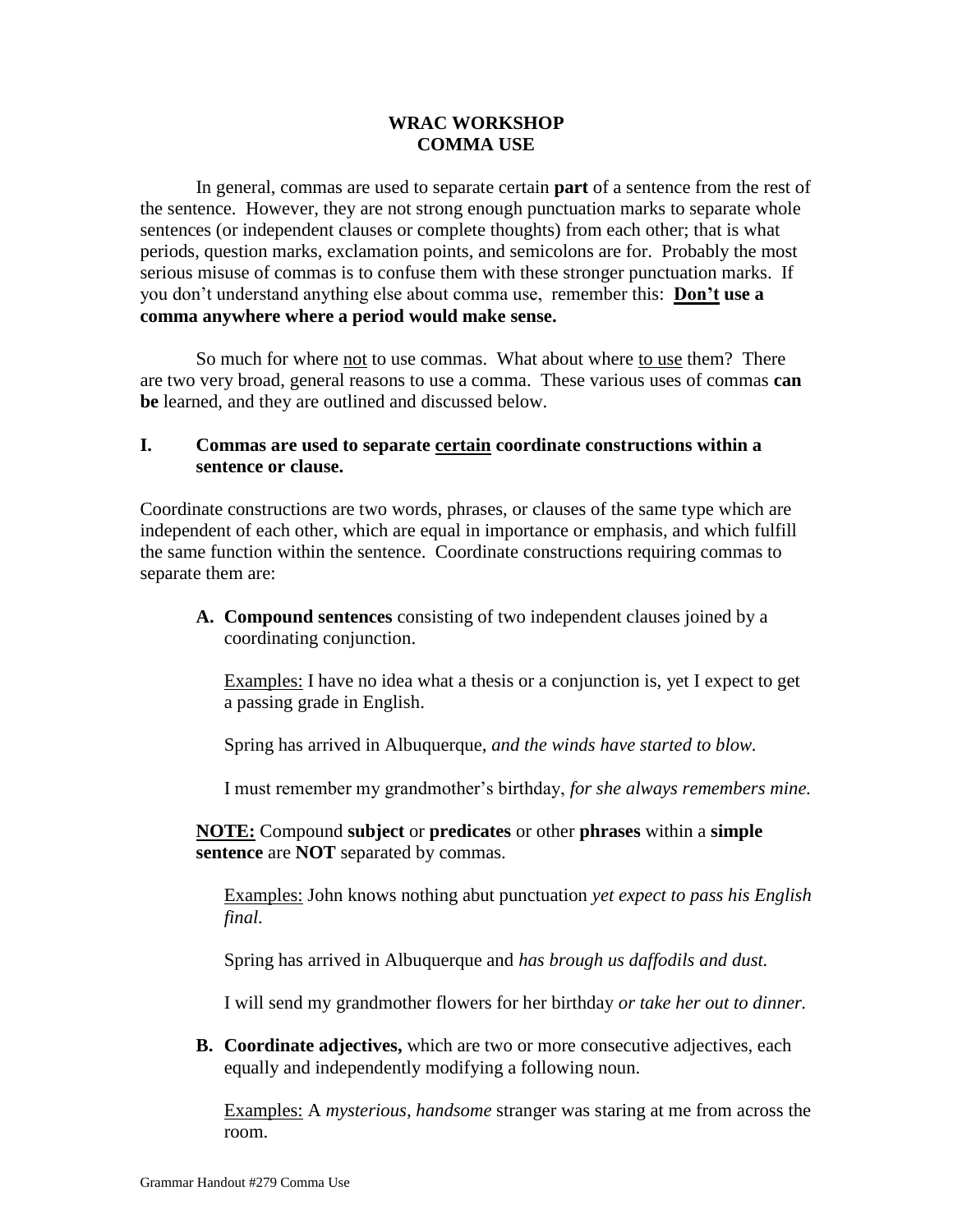The hikers descended into the *deep, damp, icy* cave.

The *tired, lonely* woman wore only a *light, black,* torn jacket in the snowstorm.

**NOTE:** A combination of two or more adjectives in which one is **subordinate** to another in a "modifying chain" is **NOT** separated by (a) comma(s).

Examples: A *frail old* man wearing a *light blue* robe stared at the visitors from across the hospital room.

The ring was set with a *deep reddish blue* stone.

The cake had a *thick whipped cream* topping.

**C.** A **series** of three or more of the same type of grammatical item, no matter what type of construction – word, phrase, or clause - - the three or more items represent.

Examples: My sister is trying to go out with every *Tom, Dick, and Harry* in Albuquerque!

We are going *over the river, through the woods, and to Grandmother's house* for dinner.

The mayor *will personally paint over all the graffiti*, the City Council *will tear down every wall in Albuquerque*, or the Police Department *will place every male between the ages of ten and twenty in handcuffs* before we surrender to the graffiti vandals in our city.

## **II. Commas are used to set off NONESSENTIAL or NONRESTRICTIVE modifying phrases or clauses form the rest of the sentence.**

"Nonessential" means that the information is not needed to identify the noun it modifies.

"Set off" means that the nonessential or nonrestrictive ["no-no"] phrase or clause is separated from everything else in the sentence by one or two commas, depending upon where in the sentence it occurs. If the information comes at the beginning of a sentence, it is followed by a single comma; if the information comes at the end of a sentence, it is preceded by a single comma; if the information is in the middle of a sentence, it is surrounded by two commas, one before it and one after it.

Information can be considered nonessential and nonrestrictive for one or more of the following reasons:

**A.** It is **redundant**, repetitious information put there only for emphasis.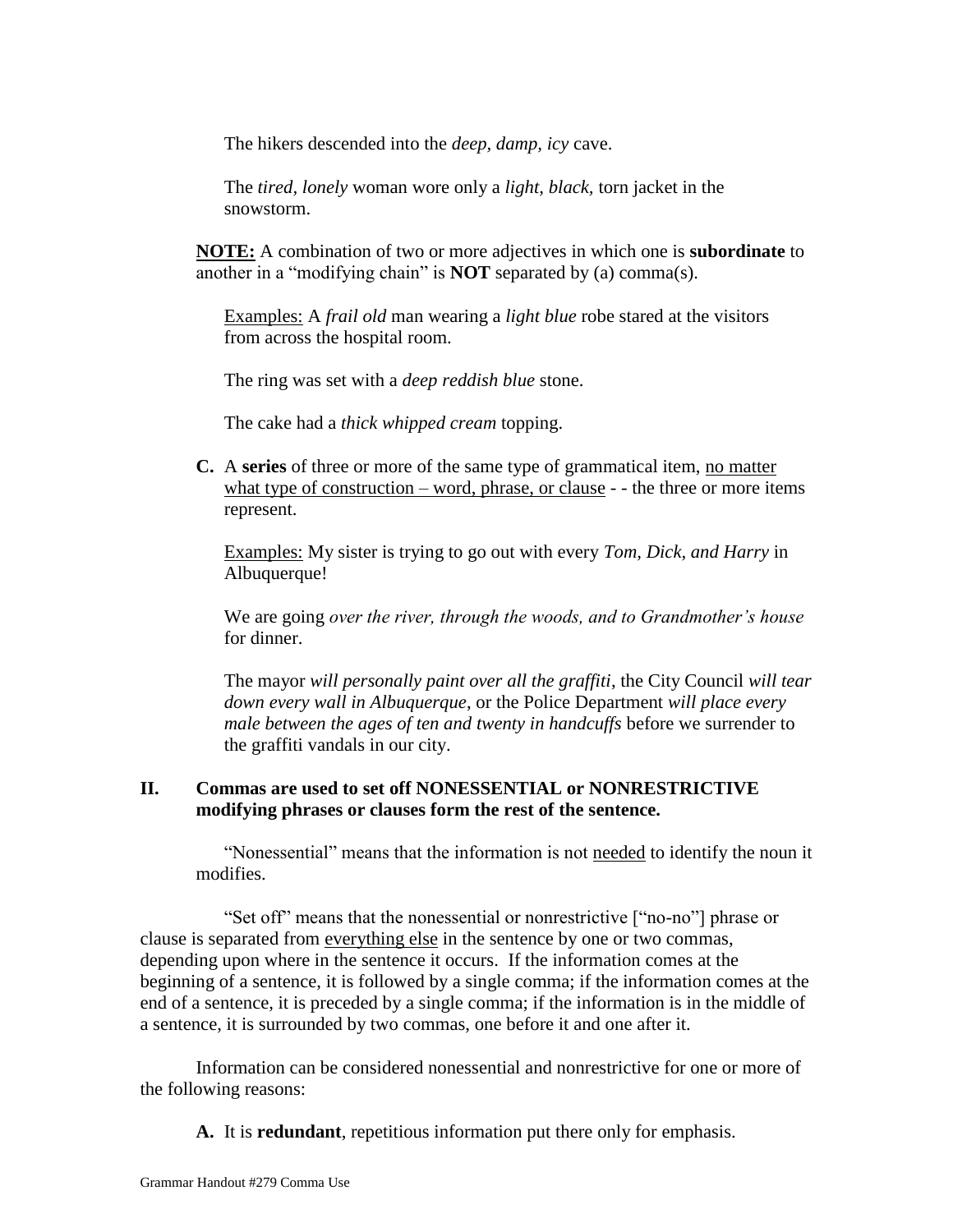Examples: My grandparents, the *parents of my own parents,* often five me double doses of affection.

People *that are grandparents* are often very affectionate towards young children.

Examples: My uncle, *Bill*, lives in Washington. [NOTE: I have only one uncle, so *Bill* is redundant.]

My uncle *Bill* lives in Washington. [NOTE: I have several uncles, so *Bill* is not redundant information.]

Examples: Elephants, *the largest land animals on earth today,* often weigh over 6000 pound.

The elephants *living on earth today* are much larger than the elephants *that lived on earth million of years ago.*

**B.** It is **extra information** which may be interesting but is not necessary to identify whatever it is that the clause or phrase is modifying.

Examples: President Kennedy, *a great fan of touch football*, was the youngest man ever elected to the U.S. presidency.

A person *who is a great fan of touch football* would probably enjoy spending an afternoon with the Kennedys.

Examples: I, *having nothing to eat,* sometimes do things I am not too proud of.

A man *having nothing to eat* will sometimes do things he not proud of.

Examples: Our hostess, *sitting next to me at the dinner table last night,* was a little bit drunk.

The woman *sitting next to me* at the dinner table last night was a little bit drunk.

**C.** It modifies something other that whatever precedes it in the sentence. In other words, it is **out-of-place.** [NOTE: Sometimes, there are good reasons for putting a modifier "out-of-place."]

Examples: I lost my wallet, *dashing across the street*. I accidentally hit a cat *dashing across the street.* 

[NOTE: In the first sentence, the verbal phrase modifies the noun in front of it, *cat,* while in the second sentence, the same verbal phrase does **not** modify the noun in front of it, *wallet*, but, rather, modifies the verb, *lost.* So the first on is **not** set off by commas while the second one **is**.]

Examples: The horse plodded slowly into the barn for the last time, *broken down by years of giving rides and pulling plows.*  I saw a horse *broken down by years of giving rides and pulling plows.*